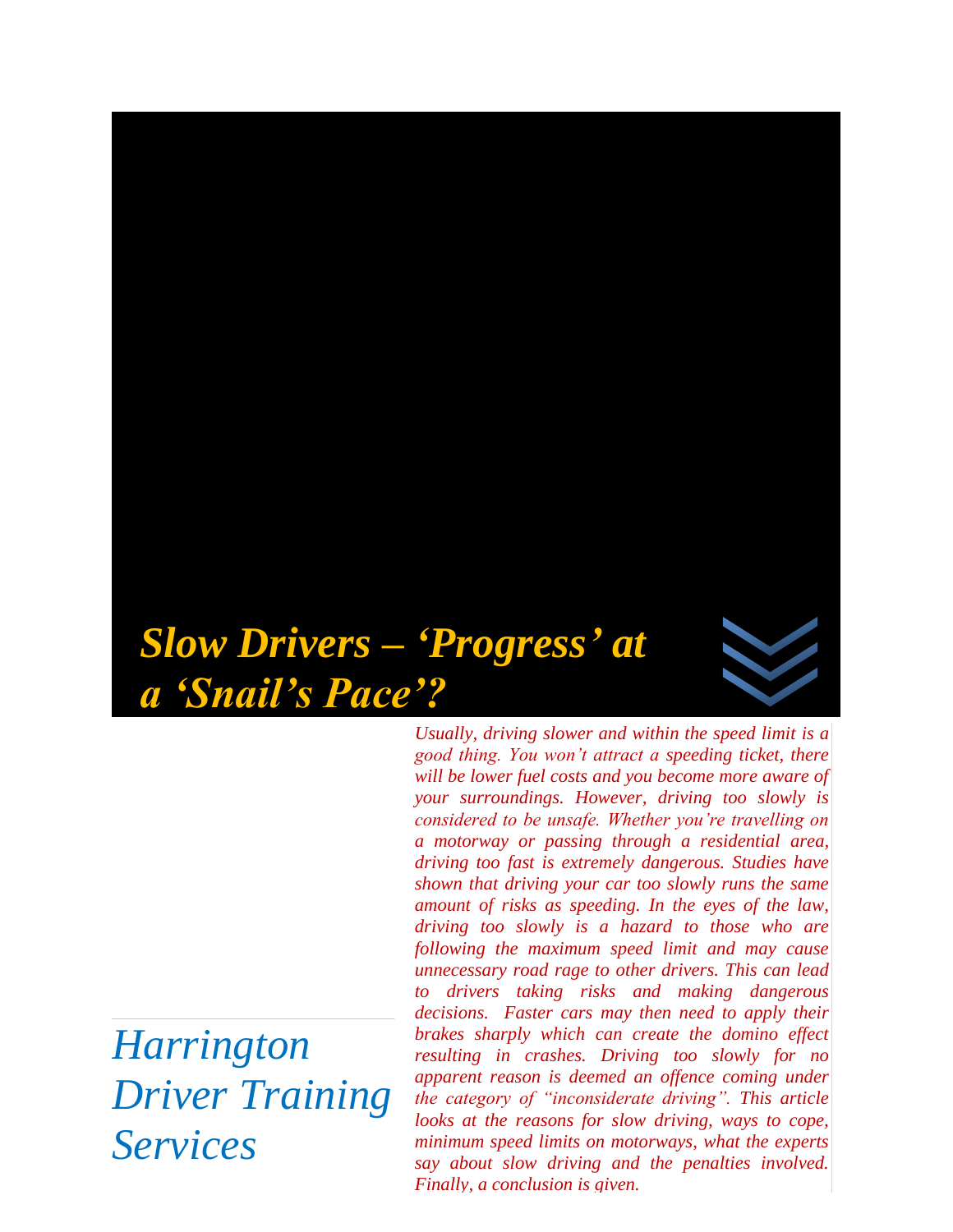# *Slow Drivers – 'Progress' at a 'Snail's Pace'!*

 *Tom Harrington LL B F Inst. MTD (April 2020)*

*"No person shall drive upon a highway at such a slow speed as to impede or block the normal and reasonable movement of traffic, except when reduced speed is necessary for safe operation because of a grade or compliance of the law". <sup>1</sup>*

ow often have you encountered a traffic situation where the road was jammed with cars and you were barely moving at a 'snail's pace'?<sup>2</sup> In a television interview in the mid - 60s, rally driver Pat Moss – sister of Formula One racing legend Sir Stirling Moss – stated that slow drivers were formula One racing legend Sir Stirling Moss – stated that slow drivers were equally as dangerous as fast drivers. Her view then, as now, appears to be equally valid as many of today's motoring experts will testify. When we think about speed limits, we automatically think about the maximum speed that we are permitted to travel on different roads and the type of vehicle we are driving. We all understand the need for keeping to a restricted speed because the safety of ourselves and other road users is at stake. We also understand that exceeding the posted speed limit can result in points on our licence, a fine or even disqualification from driving. At one time or another, some drivers will have been held up behind a *"Friday afternoon car"* driver dawdling along at a *"Canterbury trot"* or a "snail's pace" doing 50kmh in a 100kmh zone? Apart from being infuriating, it can be quite dangerous. Now, we don't want drivers tearing around at 120kmh everywhere they go, but it would be considerate if these slow snail –like drivers move over if there's a car behind them trying to overtake. Every motorist is aware (or should be, as ignorance is no excuse of the law) that speeding can lead to big fines and points on your licence, but what about driving too slow. Surely, a person is entitled to drive as slow as they wish if they feel it's a safe speed and are comfortable with. Also, by keeping well to the left, following traffic can overtake so what problem are they (slow drivers) creating? Well, you could be in 'hot water' if your driving is considered to be too slow for "failing to proceed", thus impeding other drivers and are a danger to other road users. Should you be apprehended for slow driving, penalties for dangerous or inconsiderate driving could flow if your behaviour is considered hazardous?

l

 $2$  At a snail's pace. The slowness of snails was pointed out about 200 BC by the Roman poet Plautus and the term 'snail's pace' in English goes back to about 1400. Relative to its size, however, a snail travels a considerable distance each day using the undersurface of its muscular foot to propel itself. Idioms.freedictionary.com



<sup>&</sup>lt;sup>1</sup> 2012 Statute. Art. 15 – *Uniform act regulating traffic rules of the road. 8-1561 Minimum Speed Regulation (a).* Kansas State Legislature.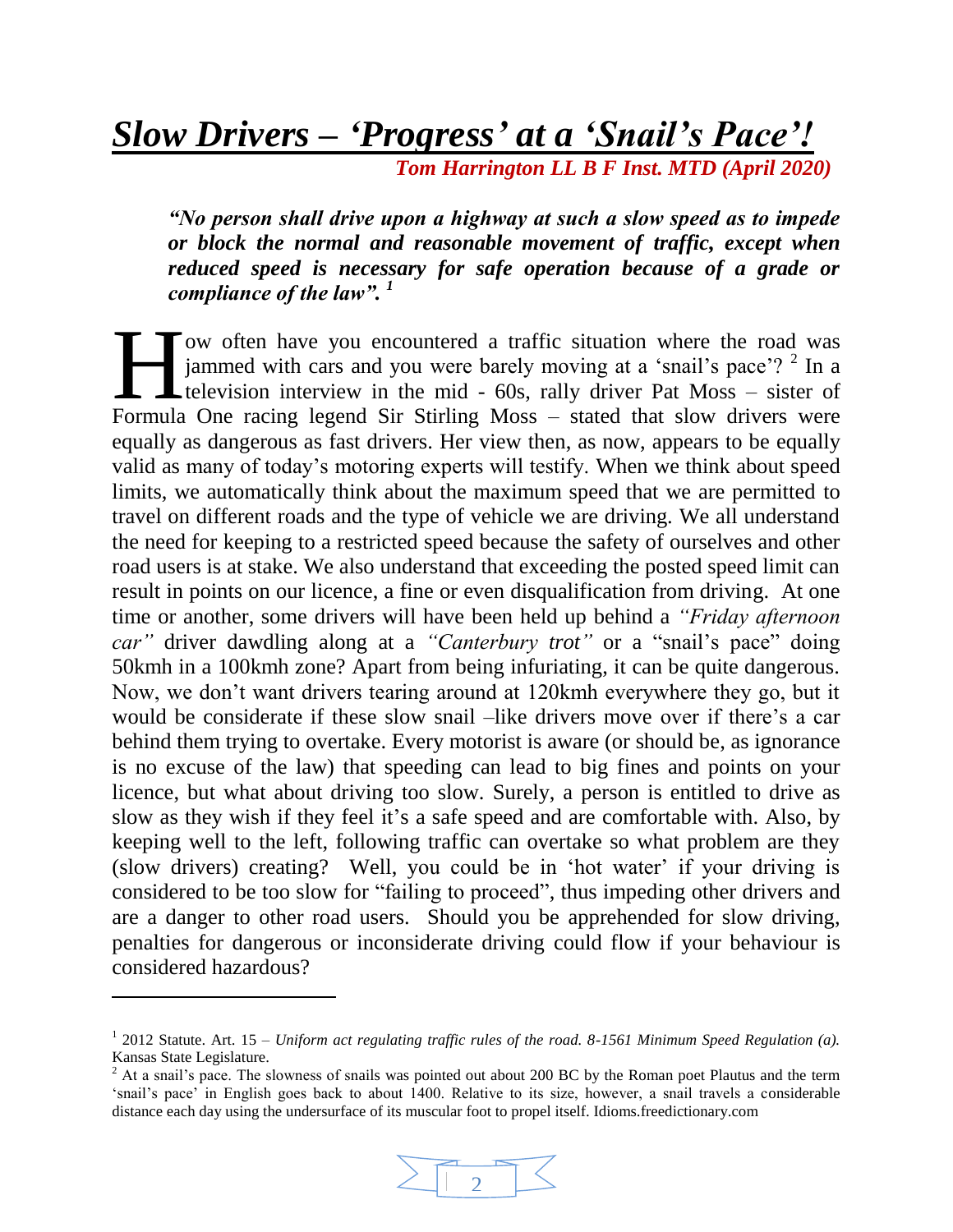### *"Crawl On By"*

Bad drivers are the bane of any motorist's existence, but terrible drivers just come in one flavour … aggressive drivers, confused drivers, drivers who clearly have no idea where they are going, learner drivers (we'll forgive these ones), speed demons with a shiny new car or the Honda Civic boy-racer and possibly the most annoying of all - the slow driver. These are the cars that "crawl on by" at a "snail's pace" way under the posted speed limit, leaving everyone stuck behind them with the temptation to just get out and walk because it might actually be faster. However, slow drivers are not just annoying; they can actually be downright dangerous. When a driver is crawling along because they don't know exactly where they're going, that often means that they aren't exactly best friends with their indicator. Not because they don't know what or where it is, but because by the time they figure out where they need to turn, it's basically too late. Driving well below the posted speed limit has been found to trigger tailgating, undertaking, congestion and road rage by other drivers. Under Belgian law, drivers are not allowed to obstruct the normal flow of traffic by driving abnormally slowly where there is no reason for doing so. They are not allowed to brake suddenly if this is not in the interest of road safety. The latest figures for the Home Ministry show that in 2013, 150 drivers were fined on motorways alone for failing to keep up with traffic. A minimum of 70km/h is expected on Belgian motorways. It was liberal lawmaker Subien Lahaye-Battheu who requested the figures. She said she's pleased that it's not only speeding motorists who are fined but also driving too slowly can be extremely dangerous. She added: *"Speed cameras are not the solution. They cannot register drivers who are driving abnormally slow. It's not feasible; otherwise everybody who ended up in a jam would be fined". <sup>3</sup>*

# *What the Experts Say!*

 $\overline{a}$ 

A poll of 2,000 drivers commissioned by car maker Hyundai in 2018 found *"someone driving too slowly in front of you"* is the seventh most common reason motorists swear when they are behind the wheel. Hundreds of drivers have had crashes as a result of slow drivers, latest figures reveal. According to the Department for Transport (DfT), (GB) the number of casualties have increased by almost a third in 2017. Data shows 175 people were injured and two killed in such accidents on Britain's roads in 2017 – an increase of 31pc upon the previous year. A DfT spokesman said: *"careless driving, including driving too slowly is an offence and anyone caught faces prosecution".* These avoidable accidents have been slammed by leading motoring experts.

<sup>3</sup> VRT NWS. *Scores of drivers fined for slowcoach driving*. vrt.be

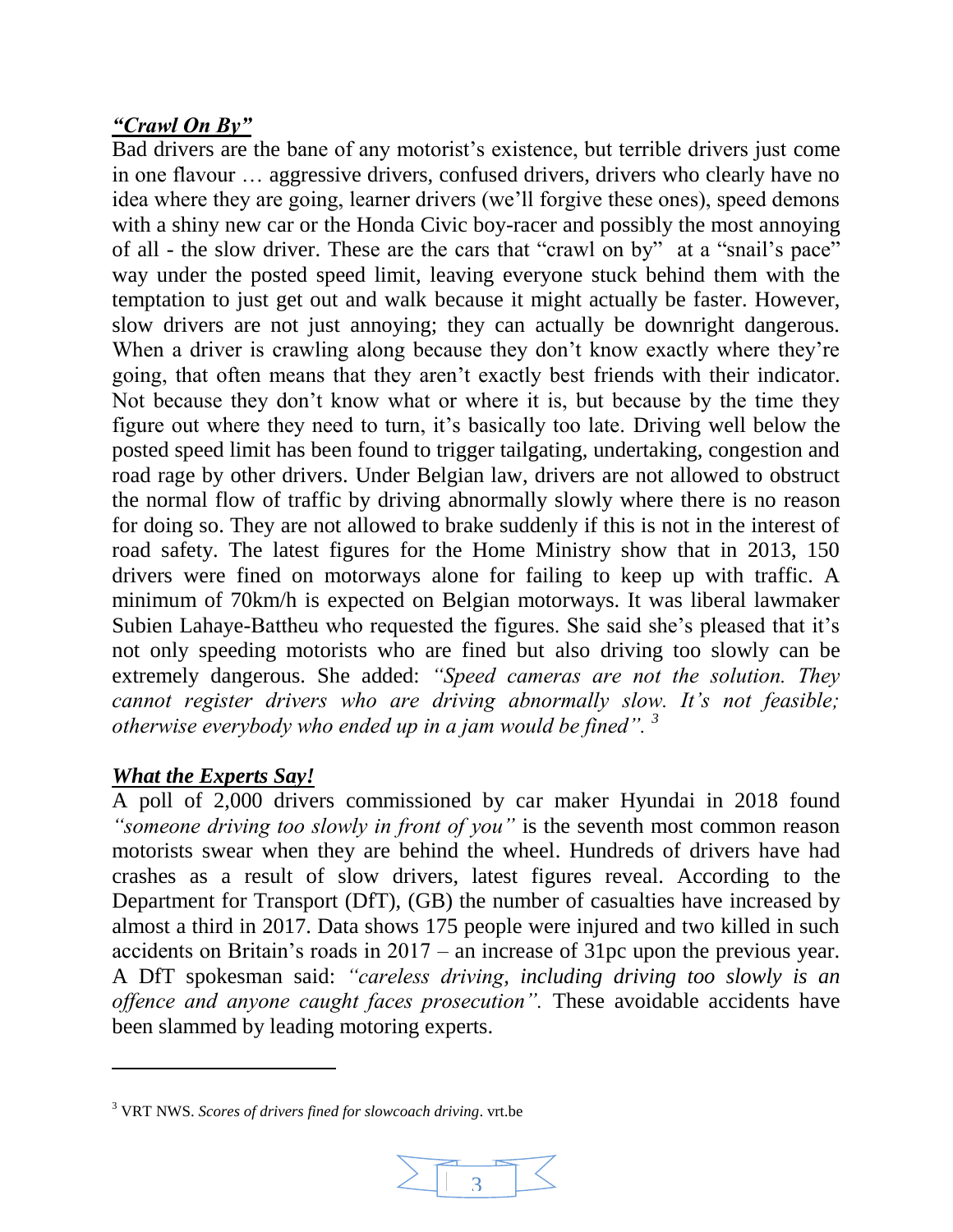Edmund Kind, President of the Automobile Association (AA) warned that *"driving like a snail can be as dangerous as driving like a cheetah".* He added that too many motorway drivers hog the middle lane and drive *"far below the speed limit"* which can lead to undertaking, tailgating, congestion and road rage. Neil Greig Director of Policy and Research at IAM RoadSmart said that slow drivers increase the risk of an accident and will make the other driver look worse to insurers if there is a collision. Mr. Greig added:

*"Slow drivers are just one extra hazard that any good driver must be able to deal with. By using the key advanced skills of observation, anticipation and patience, anyone should be able to cope with a hesitant or tardy person on the road. If you run into the rear of someone then, it is most likely insurers will see it as your fault". <sup>4</sup>*

#### *Reasons For Slow Driving*

l

The following are some reasons for driving slowly, but not exhaustive. One reason is distraction where the driver is paying more attention to their phone and slows down in an effort to multitask. Research by Australia's Queensland University of Technology published in 2017; found that the risk of an accident can be increased by motorists who slow down when they use their mobile phone.<sup>5</sup> Another reason that people drive slowly is because they are scared and lack confidence to drive more quickly. There are other reasons why someone is scared of driving at normal speeds. They could be new and inexperienced drivers who aren't used to duallcarraigeway or motorway speeds yet. Someone with vision problems may drive slowly so that they don't accidentally collide with something. Elderly drivers may not be able to consistently hold down the gas pedal that keeps their car moving at an appropriate speed. People who are new to an area may drive slowly. They may be a tourist who is map reading or perhaps more interested in the sights than paying attention to the road. Also, a person new to a busy area may also unintentionally drive slower, so they have more time to figure out traffic problems and give themselves room to react to hazards. Individuals who are under the influence of alcohol or drugs may also drive slowly because they are impaired and unable to make appropriate decisions on how fast they are driving. Then there is the driver who deliberately drives slowly in an effort to 'control' and 'police' the following driver from exceeding the posted speed limit. And of course there's the inquisitive motorway/dual carriageway 'rubbernecker'.

<sup>5</sup> *Spike in road deaths caused by SLOW DRIVERS – shock figures reveal*.itv.co, (29 December 2018).



<sup>4</sup> Express (December 2018). *Spike in road deaths caused by SLOW DRIVERS – shock figures reveal.* Express.co.uk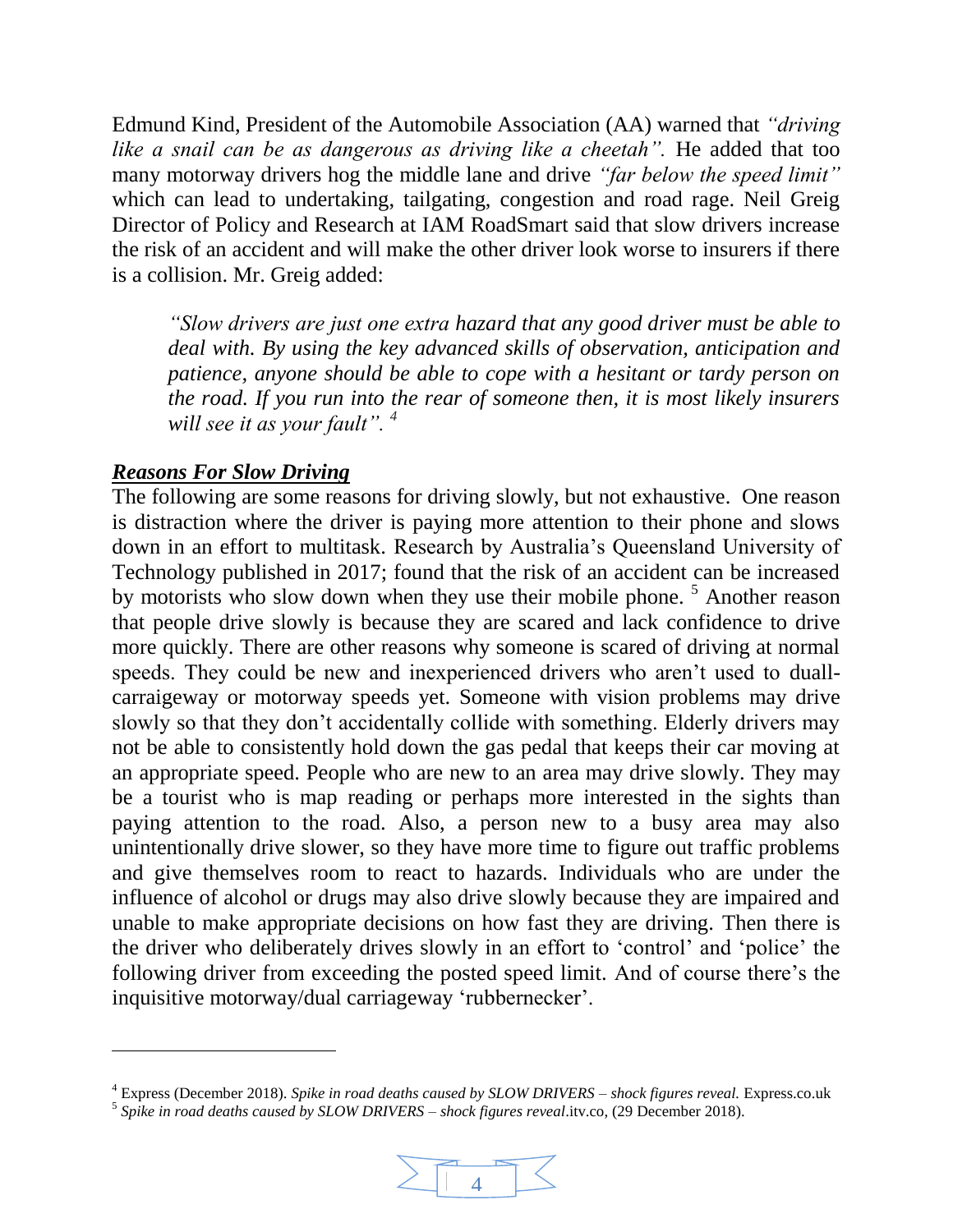#### *Ways to Cope*

In order to avoid issues with slow drivers, it's important to recognize the dangers these drivers pose. Be patient and make correct decisions on how to overtake or get away from an unsafe slow driver. Don't get into a fit of road rage if you can't overtake. It's better to make yourself visible to slow drivers by using the tools that are in your vehicle. A quick flash of your headlights from a safe distance may suffice, if that doesn't work, you could use your car horn to gain their attention. A quick bleep may get their attention; however, excessive honking or 'laying on' the horn is not the way to remedy the situation. Don't set your sights on entering the Guinness Book of Records for the longest horn beep of all times. So, what do you do after flashing your headlights and sounding your horn and the slow driver still won't move over? That, my friends, is your decision and yours alone. Just make sure that whatever you do, it doesn't endanger your life or those around you and not escalate into road rage. A final suggestion - leave home in plenty of time, so that you are not rushed and might be tempted to take chances which could lead to an accident. Also, be leaving yourself plenty of time you should have adequate time to change a wheel if you get a puncture or deal with some other fault. Even though, you may be held up for some time behind a slow driver, you will arrive at your destination in safely and in a calm and relaxed manner.

#### *Penalties for Slow Driving*

Drivers caught speeding will be given points on the licence and a fine. This may happen even if you're driving slightly above the speed limit. Such penalties have increased recently as more speeding motorists are now subject to higher fines which bear a direct relation to the difference in your speed to that of the limit – as well as your weekly income? Aggravating or extenuating factors can cause the amount you pay to be increased or decreased. Depending on the severity of the offence, you may be given the option to avoid points and a fine by completing a Speed Awareness Course instead, or  $-$  at the other end of the spectrum  $-$  receive a disqualification from driving. But is the enforcement of slow speeds also punitive? The short answer is no. That's not to say minimum speed limits aren't legally enforceable; they are. But there are no slow speed cameras at present to catch motorists who are driving too slowly. It's possible that one of the reasons for this is that strict enforcement of this law throws up a number of exceptions for example, in a situation where you are impeded, and then you would be able to offer a valid defence. This would include being stuck in traffic where you shouldn't be penalized for crawling along in a queue. (*An example would be where traffic returning to London, Brent Cross via the M1 on a Sunday evening where you find significant slow queues in all lanes. Ed.)* Likewise, if you have to slow down for a hazard, the minimum speed limit shouldn't be enforced either.

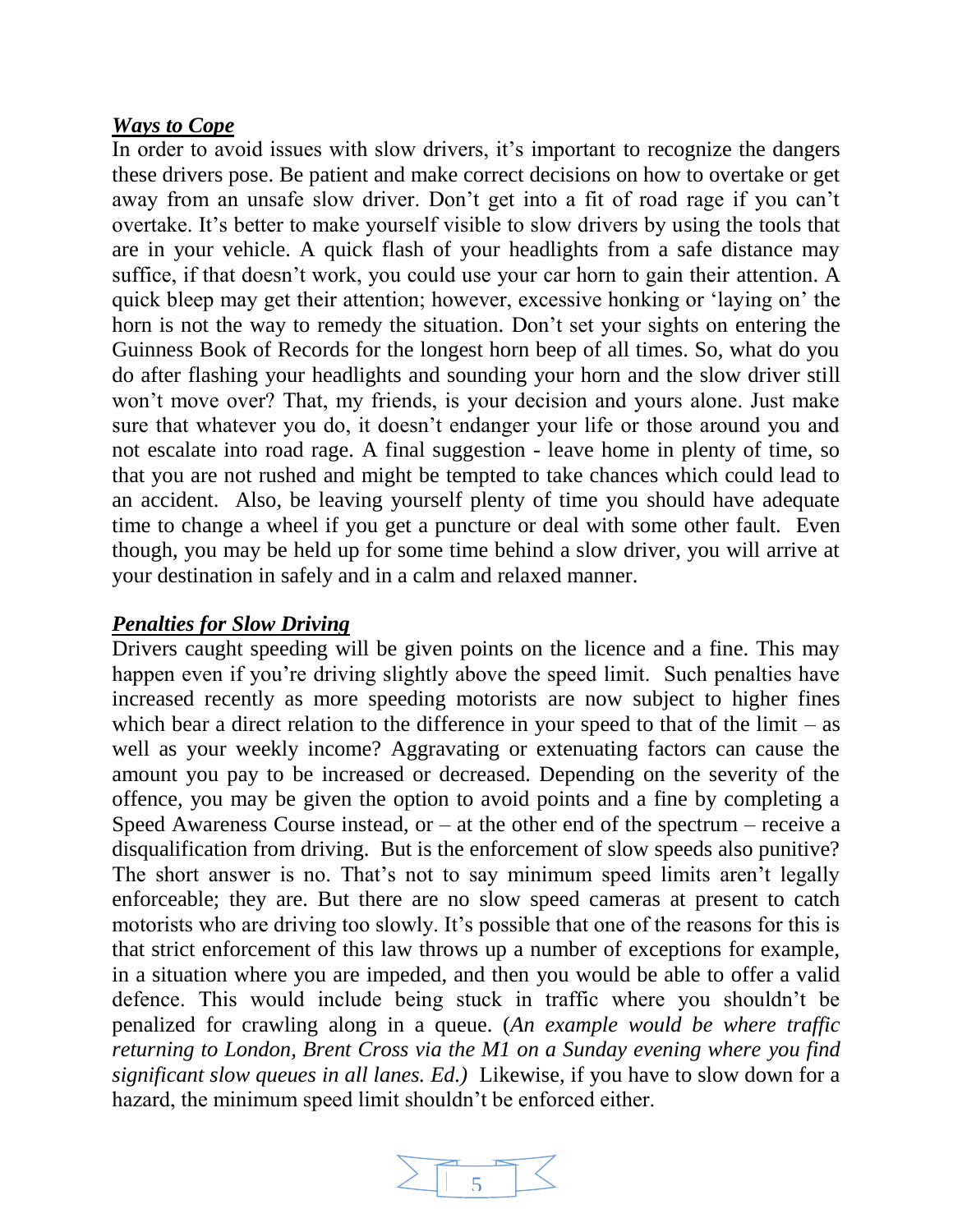#### *Minimum Speed Limits on Motorways*

In the UK, there is no official minimum speed limit on motorways. While uncommon, there are certain countries that impose a minimum speed limit as part of their driving laws. Various roads in Japan, the USA and Ireland (motorways) are all subject to minimum speeds. Just as their maximum counterparts, minimum speed limits are designed to increase road safety. Instead of accelerating and braking, keeping vehicles above a certain speed, helps to keep traffic moving. This is particularly important because when stopping, traffic may cause problems for emergency vehicles to get through  $-$  in tunnels for instance.  $6$  In general, road weeks, variable speed control and traffic flow can all affect minimum speed on a motorway, so setting a minimum speed can be problematic. Some countries set a minimum speed however, it seems to work effectively. But generally, in the UK, minimum speeds are temporary and are usually highlighted by circular road signs. Travelling too slowly can be dangerous and you may attract police attention and even be prosecuted for careless driving. Many people in the UK think there is a minimum speed limit on motorways and dual-carriageways. Currently, this is not the case. However, there are several driving laws in place which do have a knockon effect of penalizing motorway driving that is too slow. It may well be in the future that we will join the likes of America, where it is common to see a minimum speed limit sign for major highways. Indeed, this is something that has already been proposed: a failed petition called for a minimum speed limit of 60mph back in 2011. Despite calls for more minimum speed limits in the UK stretching back several years, there are currently not many restrictions in place; roads that limit speed – such as the Mersey tunnel. *(Back in the 60s, Blackwall Tunnel, London had a minimum speed limit of 10mph Ed.)* Similar to most speed limit signs, minimum speed limit signs are circular and contain a number, they can be differentiated by the colour. Instead of the 'vibrant' red that we are more used to seeing, minimum speed limit signs sport a blue circular sign and a white rim. In Ireland, there is a minimum speed limit on motorways which states that any vehicle that cannot reach a speed of 50kmh is not allowed on them. This would include some tractors and heavy slow moving vehicles except with permission from the police and the various county councils the vehicle traverses. Sometimes minimum speed limits are protected vicariously – through other legislation. On motorways, for instance, there is a prohibition on vehicles that are unable to maintain 25mph, when unladen, on level ground. At present in the UK, there is no legislation for minimum speed limits on motorways.

 $\overline{a}$ 



<sup>6</sup> *Is there a minimum speed limit?* blog.passmefast.co.uk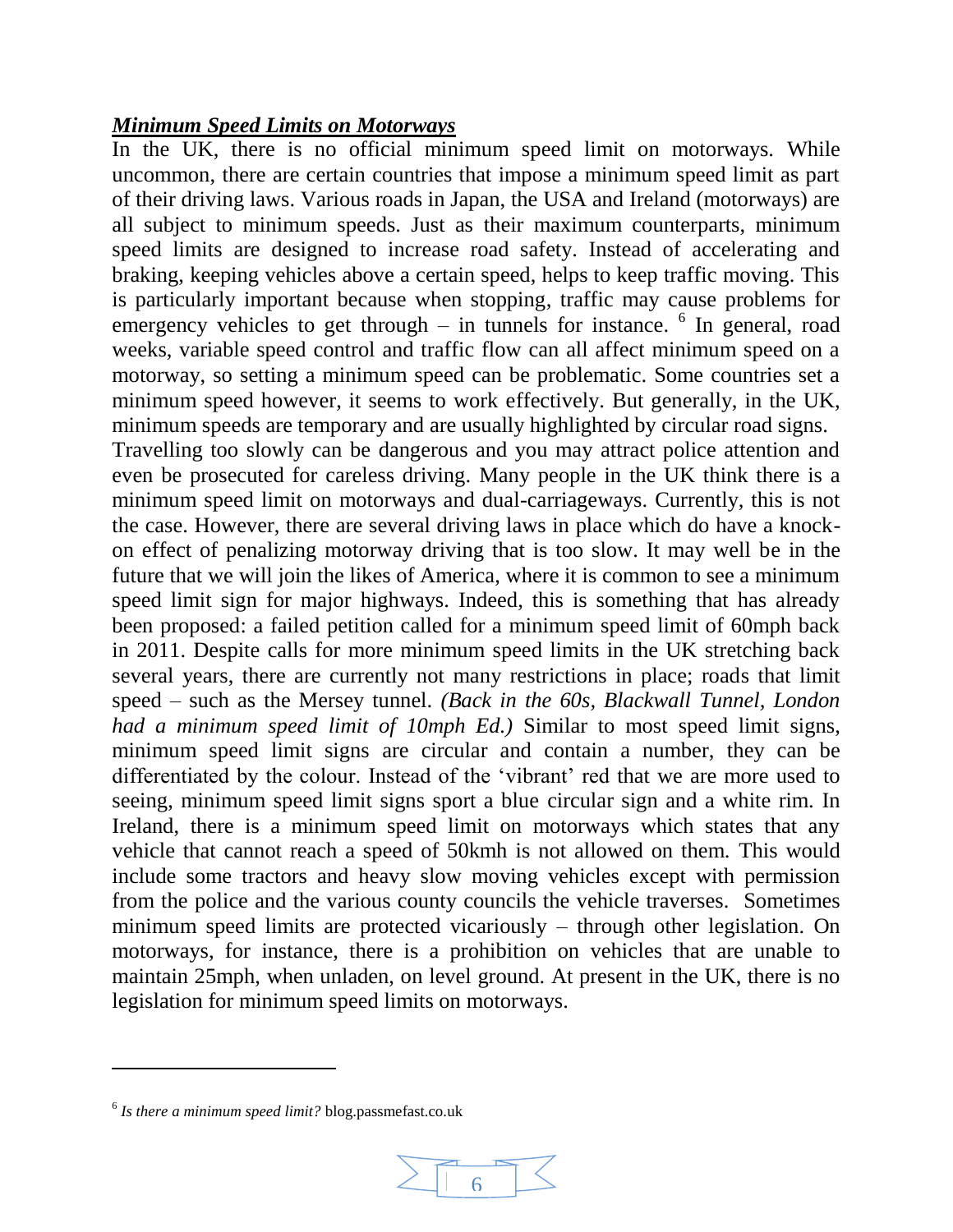Although there have been calls for years to set a minimum speed limit, the practicalities of doing so means that at present there is still no specific minimum speed. For certain categories of vehicles, there are slower speed limits e.g. caravans, trailers and LGVs have a speed limit of 60mph. The illegal act of undertaking – reinforced by the recent move to crack down on middle-lane hogging, not only helps ensure that motorists respect the use of different lanes, but also rules that slower drivers must keep to the left. And even though an exact minimum speed is not stipulated, the effect is not undermined. By assessing the relationship of your speed to others, police can largely determine whether you're driving considerately; if you are travelling a lot slower than other traffic within the speed limit, then you should have a valid reason for doing so. Minimum speed limits are rare on UK roads, but driving too slowly on any road can result in the motorist being penalized for careless driving, which normally carries £100 fine and three points on your licence.

# *Brake – 5 Reasons to Drive More Slowly <sup>7</sup>*

According to Brake, speeding is the biggest cause of road traffic collisions and exceeding the speed limit by even a few miles per hour can have a catastrophic impact in a collision. *(A vehicle travelling at 65km/h is twice as likely to have a crash. However, this rises exponentially to 32 times if a vehicle is travelling at 80km/h. Ed.)* What is less discussed is the impact of speeding on your driving behaviour in general – what happens to you and your car when you drive slowly. What are the benefits? *(Here, it appears that Brake is advising people to avoid speeding and driving too fast. It also appears that their interpretation of driving slowly is driving at 'normal' speeds or a little slower but not at a 'snail's pace'. Ed.)* Brake outlines the following five good reasons to drive slowly, for yourself and for all those around you:

- *Safety*. Driving more slowly is crucial to road safety. Every 1mph reduction in average speeds is estimated to lead to a 5pc fall in crash rates. Police at crash sites record breaking the speed limit or travelling too fast for the prevailing conditions as a contributory factor in more than one in four (27%) fatal crashes in the UK.
- *Wear & Tear.* Speed has a huge impact on wear and tear from the moment you start your car to the moment you put on the hand brake.

 $\overline{a}$ 



<sup>7</sup> *Five reasons to drive more slowly*. Brake the road safety charity. brake.org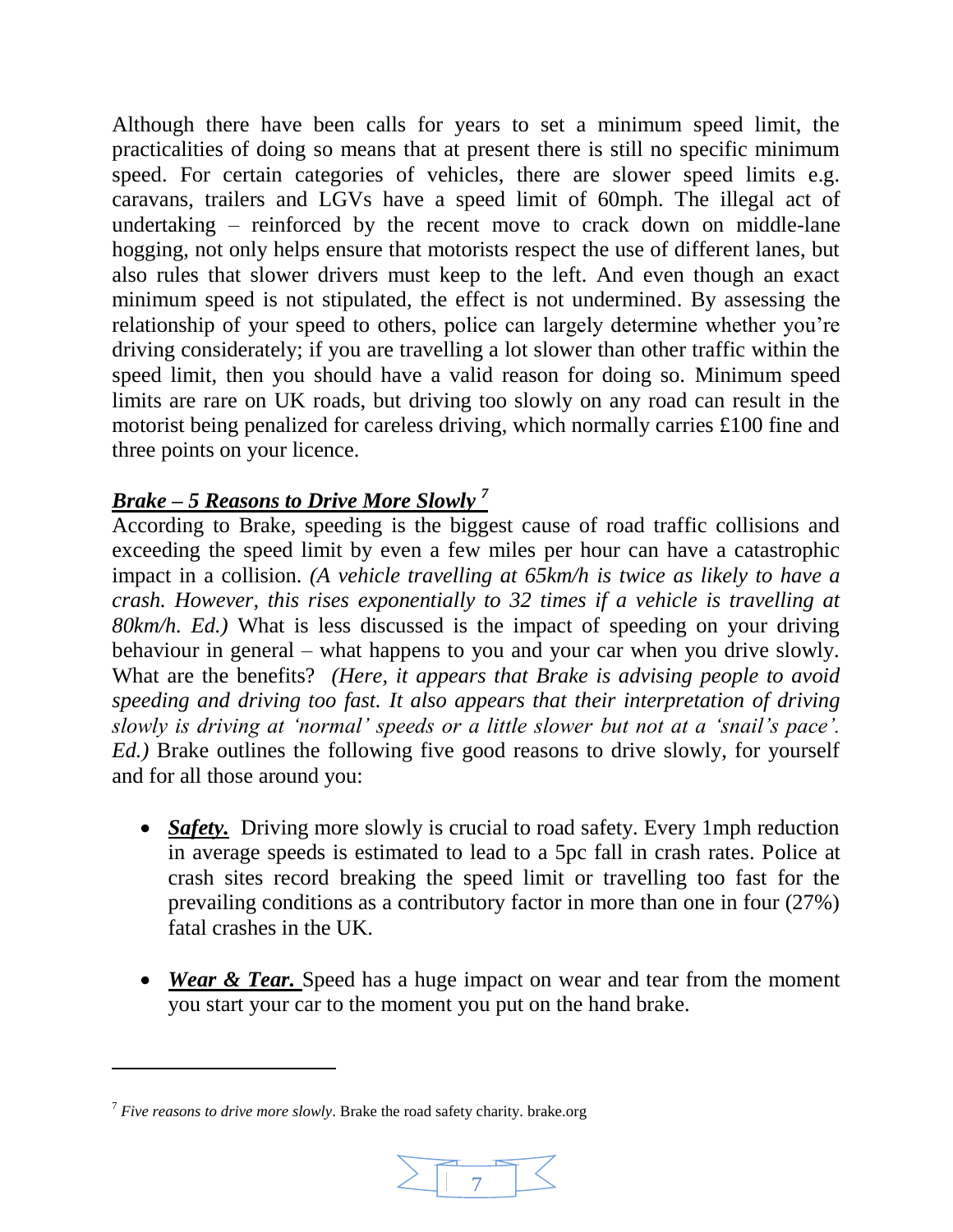It's much kinder to your engine to start the car and move away slowly than to start the engine and wait for it to warm up before roaring away. Harsh braking and cornering at speed also takes a toll on your tyres.

- *Fuel Costs.* Once you're on the road, slower driving means lower fuel a cost – driving faster tend to burn more fuel and is a less efficient way to drive. It has a big impact on stopping and starting on your journey too – rapid acceleration and harsh braking also affect your fuel emissions.
- *Awareness.* Slower driving makes you more aware of and responsive to your environment making you more likely to react safely to potential hazards. Take every opportunity to look, see and act on what's happening well ahead and around you. This pays off not only in terms of collision prevention, but also a more efficient and relaxing drive.
- *Stress.* Driving more slowly and carefully means less stress for you and for other road users around you. The desire to get everywhere at top speed is a big source of stress – accept that you can't control traffic flow. Simply observe your situation and them make your move … and save yourself and others from road rage.

#### *Conclusion*

When all's said and done, what this really means is that travelling safely goes beyond the bare minimum of following road sign speed limits. The duty is imposed upon us the moment we sit in the driving seat – and when we pass our driving test, that responsibility becomes all the greater. That's why changes to the practical driving test are so important: they should help prepare people for driving independently. Whether the road has an explicit minimum speed limit or not, we should always be mindful and considerate when driving and most importantly, to drive according to the prevailing road, weather and traffic conditions. For some, it may be maddening to slog along behind a slowcoach (driver) crawling along at a 'snail's pace'– but it has never cost anyone a drop of blood, so keep your temper in check and wait until you can overtake safely because all logjams clear eventually. If you are a slow driver and have a "collection of followers" (many following like a flock of sheep in single file) remain at the slower speed and allow them to pass. Even though there are not many minimum speed limits in operation, drivers cannot drive as slow as they want. There are penalties for those who drive at a 'snail's pace' and cause disruption to other road traffic. Penalties can include points, fines or imprisonment.